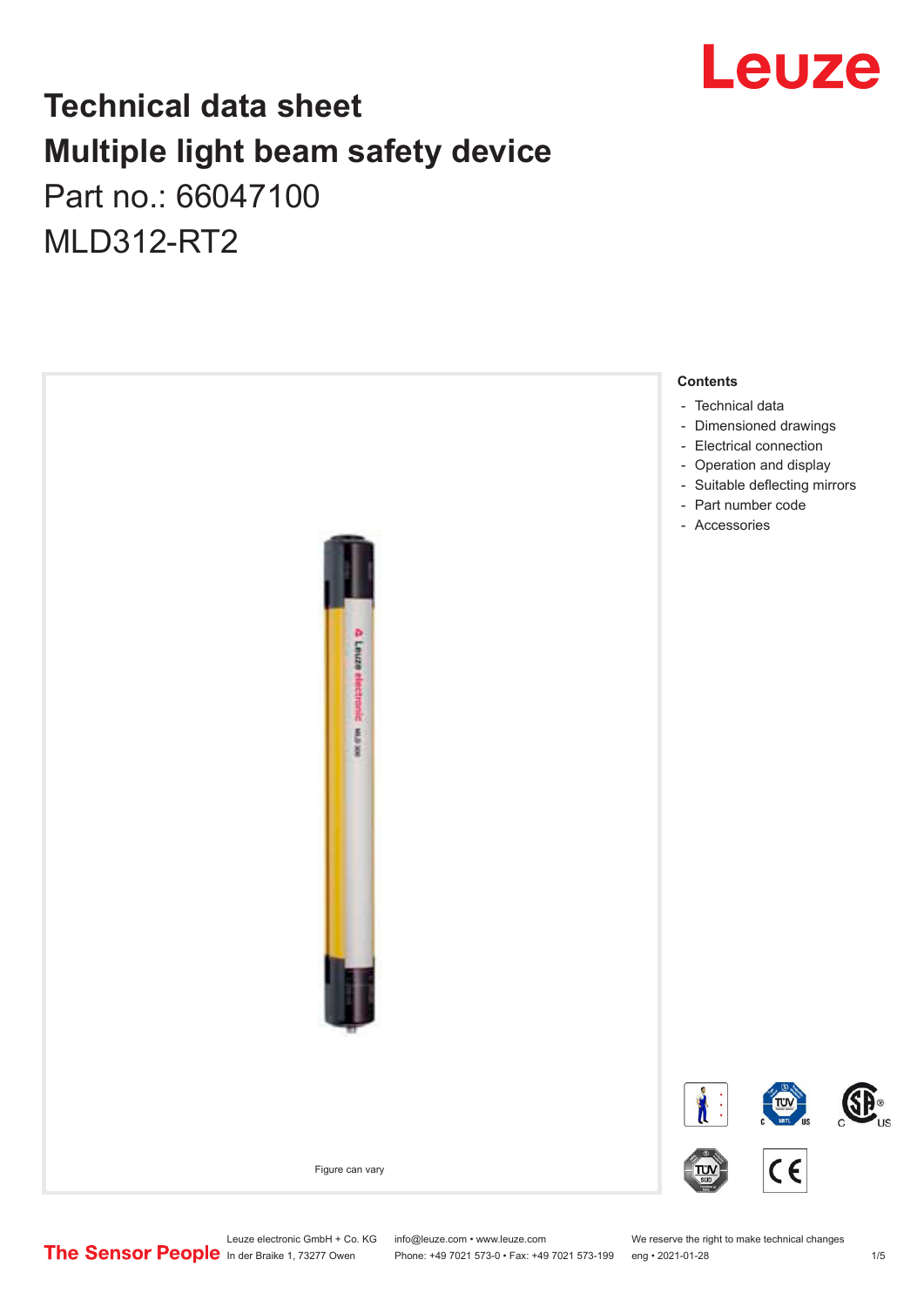### <span id="page-1-0"></span>**Technical data**

# Leuze

| Basic data                                   |                                                    |
|----------------------------------------------|----------------------------------------------------|
| Series                                       | <b>MLD 300</b>                                     |
| Device type                                  | Transceiver                                        |
|                                              |                                                    |
| <b>Functions</b>                             |                                                    |
| <b>Functions</b>                             | Activation input for test and series<br>connection |
|                                              | Automatic restart                                  |
| <b>Characteristic parameters</b>             |                                                    |
| Type                                         | 2, IEC/EN 61496                                    |
| <b>SIL</b>                                   | 1, IEC 61508                                       |
| <b>SILCL</b>                                 | 1. IEC/EN 62061                                    |
| Performance Level (PL)                       | c, EN ISO 13849-1                                  |
| MTTF,                                        | 204 years, EN ISO 13849-1                          |
| $PFH_{n}$                                    | 1.2E-08 per hour                                   |
| Mission time T <sub>M</sub>                  | 20 years, EN ISO 13849-1                           |
| Category                                     | 3, EN ISO 13849                                    |
|                                              |                                                    |
| <b>Protective field data</b>                 |                                                    |
| <b>Operating range</b>                       | 0.58m                                              |
|                                              |                                                    |
| <b>Optical data</b>                          |                                                    |
| Number of beams                              | 2 Piece(s)                                         |
| <b>Beam spacing</b>                          | 500 mm                                             |
| <b>Light source</b>                          | LED, Infrared                                      |
| <b>LED light wavelength</b>                  | 850 nm                                             |
| Mean power of transmitter diode              | 1,369 µW                                           |
| <b>Transmitted-signal shape</b>              | Pulsed                                             |
| LED group                                    | 1                                                  |
|                                              |                                                    |
| <b>Electrical data</b>                       |                                                    |
| <b>Protective circuit</b>                    | Overvoltage protection                             |
|                                              | Short circuit protected                            |
|                                              |                                                    |
| Performance data                             |                                                    |
| Supply voltage $U_{B}$                       | 24 V, DC, -20  20 %                                |
| Current consumption, max.                    | 150 mA, Without external load                      |
| Fuse                                         | External with max. 3 A                             |
|                                              |                                                    |
| Inputs<br>Number of digital switching inputs | 1 Piece(s)                                         |
|                                              |                                                    |
| <b>Switching inputs</b>                      |                                                    |
| <b>Type</b>                                  | Digital switching input                            |
| Switching voltage high, min.                 | 18.2 V                                             |
| Switching voltage low, max.                  | 2.5V                                               |
| Switching voltage, typ.                      | 23 V                                               |
| <b>Voltage type</b>                          | DC                                                 |
|                                              | 5 mA                                               |
| Switching current, max.                      |                                                    |
| Digital switching input 1                    |                                                    |
| Assignment                                   | Connection 1, pin 2                                |
| <b>Function</b>                              | Test signal input                                  |
|                                              |                                                    |
| Outputs                                      |                                                    |
|                                              |                                                    |

**Number of safety-related switching**  1 Piece(s) **outputs (OSSDs)**

**Load capacity** 0.3 µF **Residual current, max.** 0.2 mA **Residual current, typ.** 0.002 mA **Voltage drop** 1 V **Safety-related switching output 1 Assignment** Connection 1, pin 4 **Switching element** Transistor, PNP **Timing Response time** 25 ms **Restart delay time** 100 ms **Connection Number of connections** 1 Piece(s) **Connection 1 Machine interface Type of connection** Connector **Thread size** M12 **Material** Metal **No. of pins** 5 -pin **Cable properties Permissible conductor cross section, typ.** 0.25 mm² Length of connection cable, max. 100 m **Permissible cable resistance to load, max.** 200 Ω

**Type** Safety-related switching output OSSD

**Safety-related switching outputs**

**Switching voltage high, min.** 18.2 V Switching voltage low, max. 2.5 V **Switching voltage, typ.** 23 V **Voltage type** DC **Current load, max.** 380 mA **Load inductivity** 2,200,000 µH

#### **Mechanical data**

| Dimension (W x H x L)        | 52 mm x 600 mm x 64.7 mm |
|------------------------------|--------------------------|
| <b>Housing material</b>      | Metal                    |
| <b>Metal housing</b>         | Aluminum                 |
| Lens cover material          | Plastic / PMMA           |
| Material of end caps         | Diecast zinc             |
| Net weight                   | $1,400$ q                |
| <b>Housing color</b>         | Yellow, RAL 1021         |
| <b>Type of fastening</b>     | Groove mounting          |
|                              | Swivel mount             |
| <b>Operation and display</b> |                          |

| Type of display       | I FD.      |
|-----------------------|------------|
| <b>Number of LEDs</b> | 1 Piece(s) |

#### **Environmental data**

| Ambient temperature, operation     | -30  55 °C  |
|------------------------------------|-------------|
| Ambient temperature, storage       | $-40$ 75 °C |
| Relative humidity (non-condensing) | $095\%$     |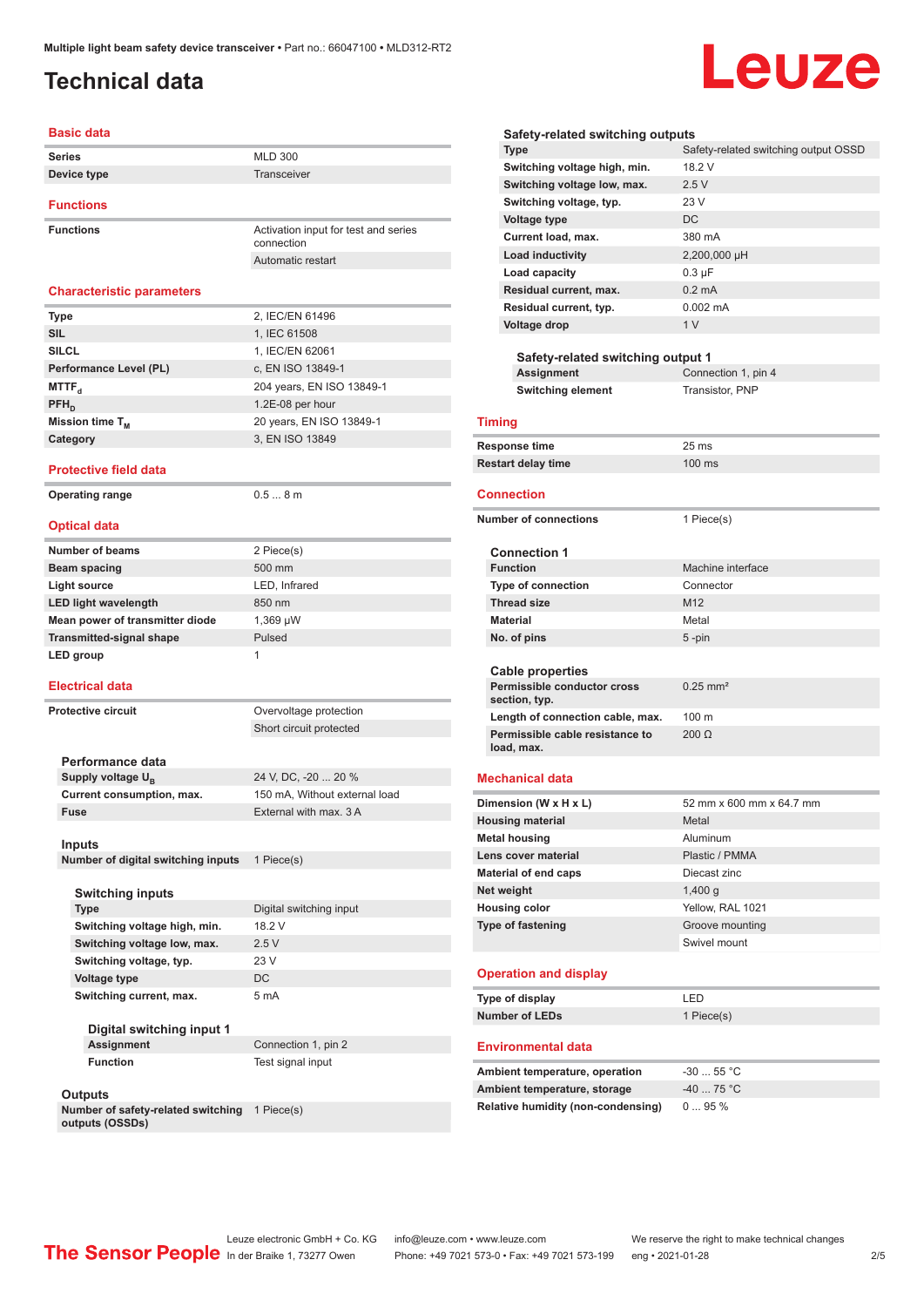### <span id="page-2-0"></span>**Technical data**

## Leuze

#### **Certifications**

| Degree of protection    | IP 67          |
|-------------------------|----------------|
| <b>Protection class</b> | $\mathbf{III}$ |
| <b>Certifications</b>   | c CSA US       |
|                         | c TÜV NRTL US  |
|                         | <b>TÜV Süd</b> |
| <b>US patents</b>       | US 6,418,546 B |
|                         | US 7,741,595 B |
|                         |                |

|  | <b>Classification</b> |  |  |
|--|-----------------------|--|--|
|  |                       |  |  |

| <b>Customs tariff number</b> | 85365019 |
|------------------------------|----------|
| eCl@ss 5.1.4                 | 27272703 |
| eCl@ss 8.0                   | 27272703 |
| eCl@ss 9.0                   | 27272703 |
| eCl@ss 10.0                  | 27272703 |
| eCl@ss 11.0                  | 27272703 |
| <b>ETIM 5.0</b>              | EC001832 |
| <b>ETIM 6.0</b>              | EC001832 |
| <b>ETIM 7.0</b>              | EC001832 |

#### **Dimensioned drawings**

All dimensions in millimeters



### **Electrical connection**

#### **Connection 1**

| Machine interface |
|-------------------|
| Connector         |
| M12               |
| Male              |
| Metal             |
| $5$ -pin          |
| A-coded           |
|                   |

| Pin                     | <b>Pin assignment</b> | <b>Conductor color</b> | О |
|-------------------------|-----------------------|------------------------|---|
|                         | $+24V$                | <b>Brown</b>           |   |
| 2                       | Test in               | White                  |   |
| 3                       | 0 V                   | <b>Blue</b>            |   |
| $\overline{\mathbf{4}}$ | OSSD                  | <b>Black</b>           |   |
| 5                       | n.c.                  | Gray                   |   |

1

5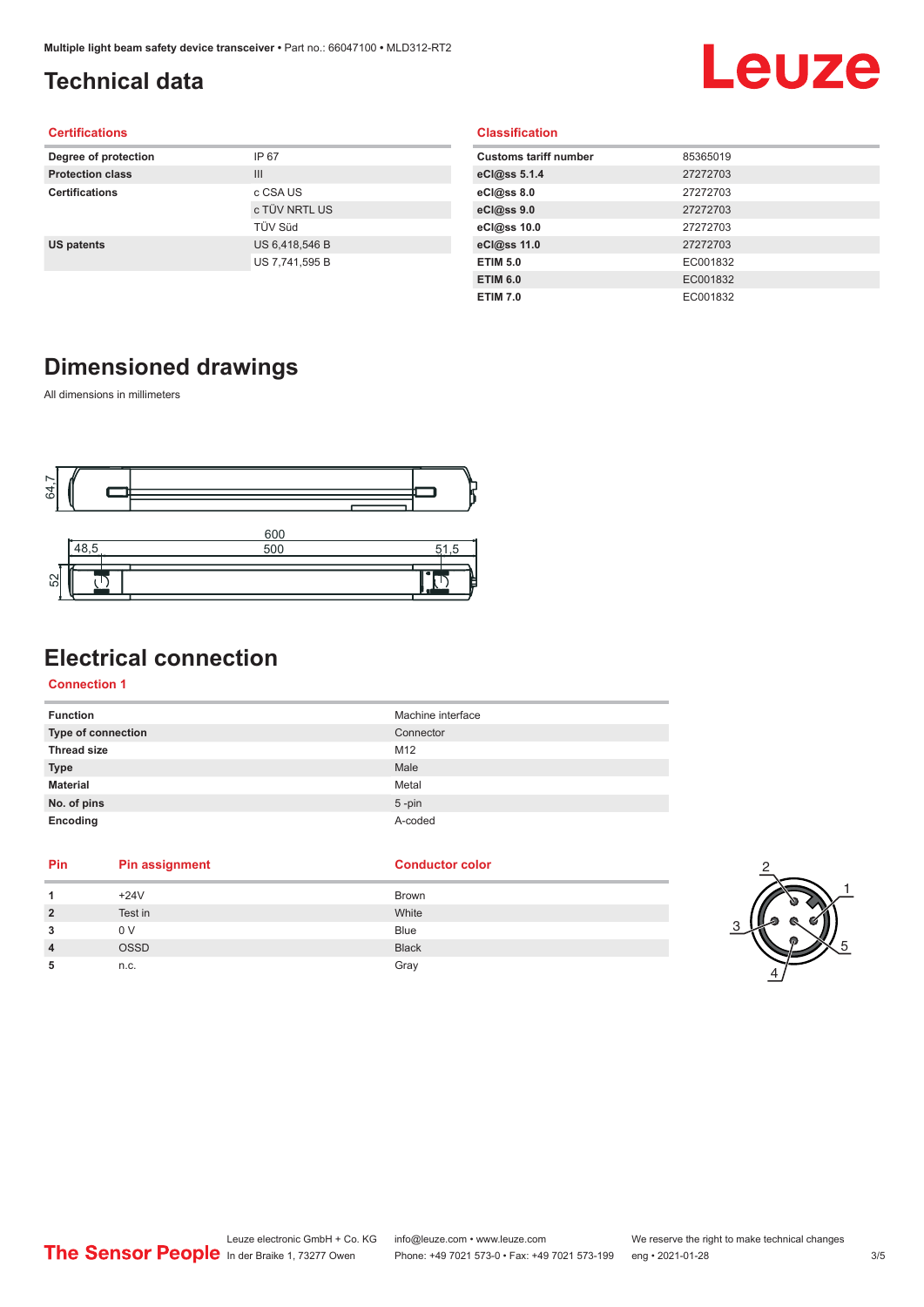#### <span id="page-3-0"></span>**Operation and display**

## **Leuze**

| <b>LED</b> | <b>Display</b>          | <b>Meaning</b>                                       |
|------------|-------------------------|------------------------------------------------------|
|            | Red, continuous light   | OSSD off.                                            |
|            | Green, continuous light | OSSD on                                              |
|            | Red, flashing, 1 Hz     | <b>External error</b>                                |
|            | Red, flashing, 10 Hz    | Internal error                                       |
|            | Green, flashing, 1 Hz   | Weak signal, device not optimally aligned or soiled. |

#### **Suitable deflecting mirrors**

| Part no. | <b>Designation</b> | <b>Article</b>    | <b>Description</b>                                                                                                                    |
|----------|--------------------|-------------------|---------------------------------------------------------------------------------------------------------------------------------------|
| 66500100 | MLD-M002           | Deflecting mirror | Number of beams: 2 Piece(s)<br>Beam spacing: 500 mm<br>Type of fastening: Groove mounting, Swivel mount, Mounting on Device<br>Column |

#### **Part number code**

|            | Part designation: MLDxyy-zab/t                                                                                                                                                                                                                                                                    |
|------------|---------------------------------------------------------------------------------------------------------------------------------------------------------------------------------------------------------------------------------------------------------------------------------------------------|
| <b>MLD</b> | Multiple light beam safety device                                                                                                                                                                                                                                                                 |
| х          | <b>Series</b><br>3: MLD 300<br>5: MLD 500                                                                                                                                                                                                                                                         |
| <b>yy</b>  | <b>Function classes</b><br>00: transmitter<br>10: automatic restart<br>12: external testing<br>20: EDM/RES<br>30: muting<br>35: timing controlled 4-sensor muting                                                                                                                                 |
| z          | Device type<br>T: transmitter<br>R: receiver<br>RT: transceiver<br>xT: transmitter with high range<br>xR: receiver for high range                                                                                                                                                                 |
| a          | Number of beams                                                                                                                                                                                                                                                                                   |
| b          | Option<br>L: integrated laser alignment aid (for transmitter/receiver)<br>M: integrated status indicator (MLD 320, MLD 520) or integrated status and muting indicator (MLD 330, MLD 335, MLD 510/A, MLD 530,<br>MLD 535)<br>E: connection socket for external muting indicator (AS-i models only) |
| /t         | Safety-related switching outputs (OSSDs), connection technology<br>-: transistor output, M12 plug<br>A: integrated AS-i interface, M12 plug, (safety bus system)                                                                                                                                  |
|            | <b>Note</b>                                                                                                                                                                                                                                                                                       |
|            | $\&$ A list with all available device types can be found on the Leuze website at www.leuze.com.                                                                                                                                                                                                   |